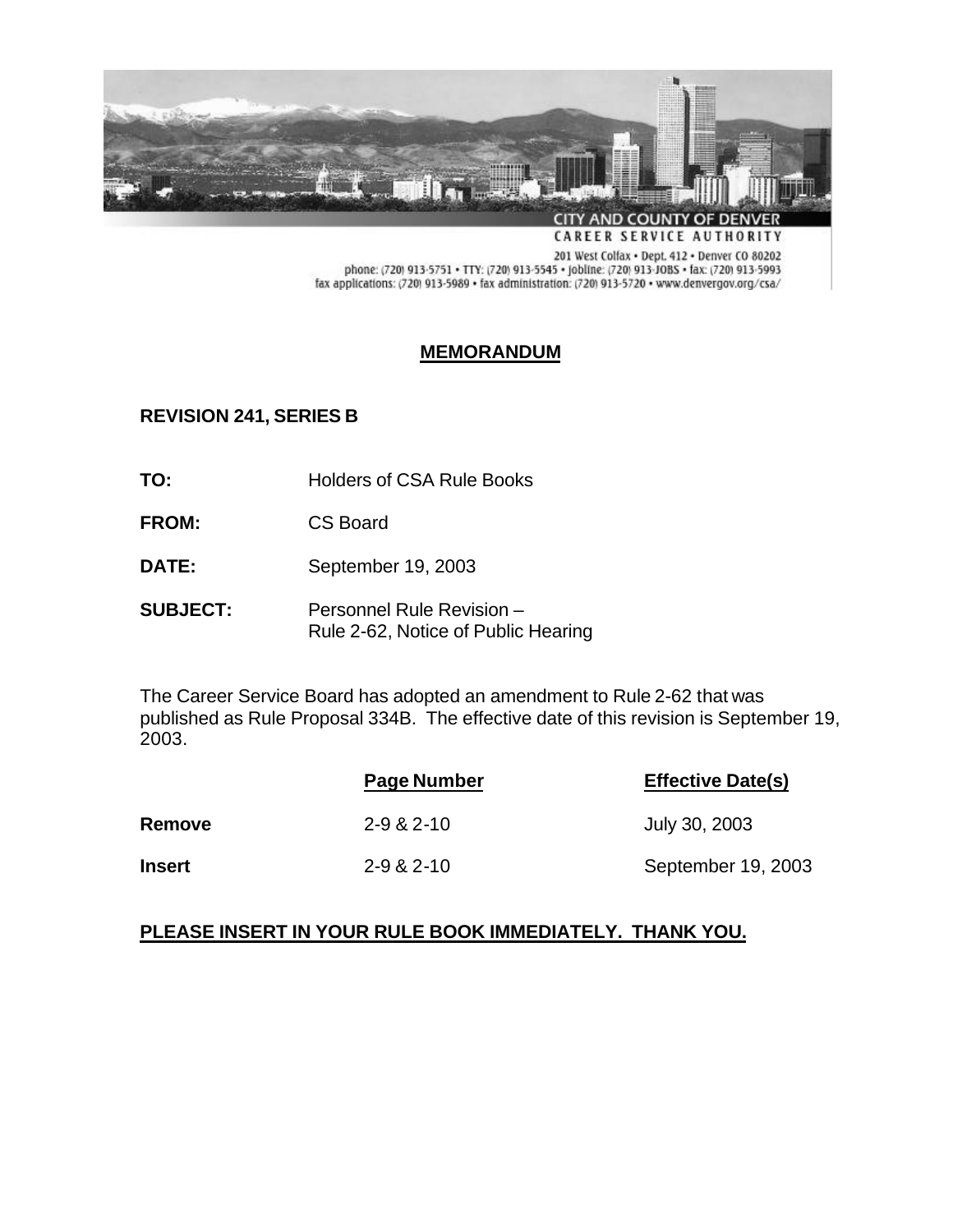#### Section 2-60 Hearings by the Career Service Board

- 2-61 Types of Public Hearings (Effective July 30, 2003, Rule Revision Memo 234B)
- a) Mandatory Public Hearings: Public hearings shall be held for the following pending actions:
	- 1) Annual classification and pay plans of employees and appointed officers and quadrennial pay plans for elected officers;
	- 2) Adoption, amendment or repeal of a fund consolidation for lay-off purposes;
	- 3) Determination of prevailing wages, in accordance with the Denver Revised Municipal Code.
	- 4) Adoption, amendment or repeal of a classification specification (including the pay grade);
	- 5) Adoption, amendment or repeal of a Personnel Rule.
- b) Other hearings: The Board may hold a hearing, at its discretion, on any personnel matter within the jurisdiction of the Board.

#### 2-62 Notice

- a) Notice of hearings: Public notice of hearings by the Career Service Board shall be given at least fifteen (15) calendar days in advance of the hearing, and shall state the time, date, place, and subject of the hearing, who may be heard, and how to arrange to be heard. Such notices shall be posted in the same manner as notices of meetings, as set forth in Subsection 2-32 e) Notice. The period of time shall be computed in accordance with subparagraph 19-22 a) 2), except that the date of the notice shall be the date of posting in the City and County Building. (Effective September 19, 2003, Rules Revision Memo 241B)
- b) Special additional notice requirements:
	- 1) In event of fund consolidations for purposes of lay-off, the department or agency affected by the proposed consolidation shall post the notices in such locations that employees affected by the consolidation will be given notice of the time, date, place and subject of the hearing.

Page Issuance Date: September 19, 2003